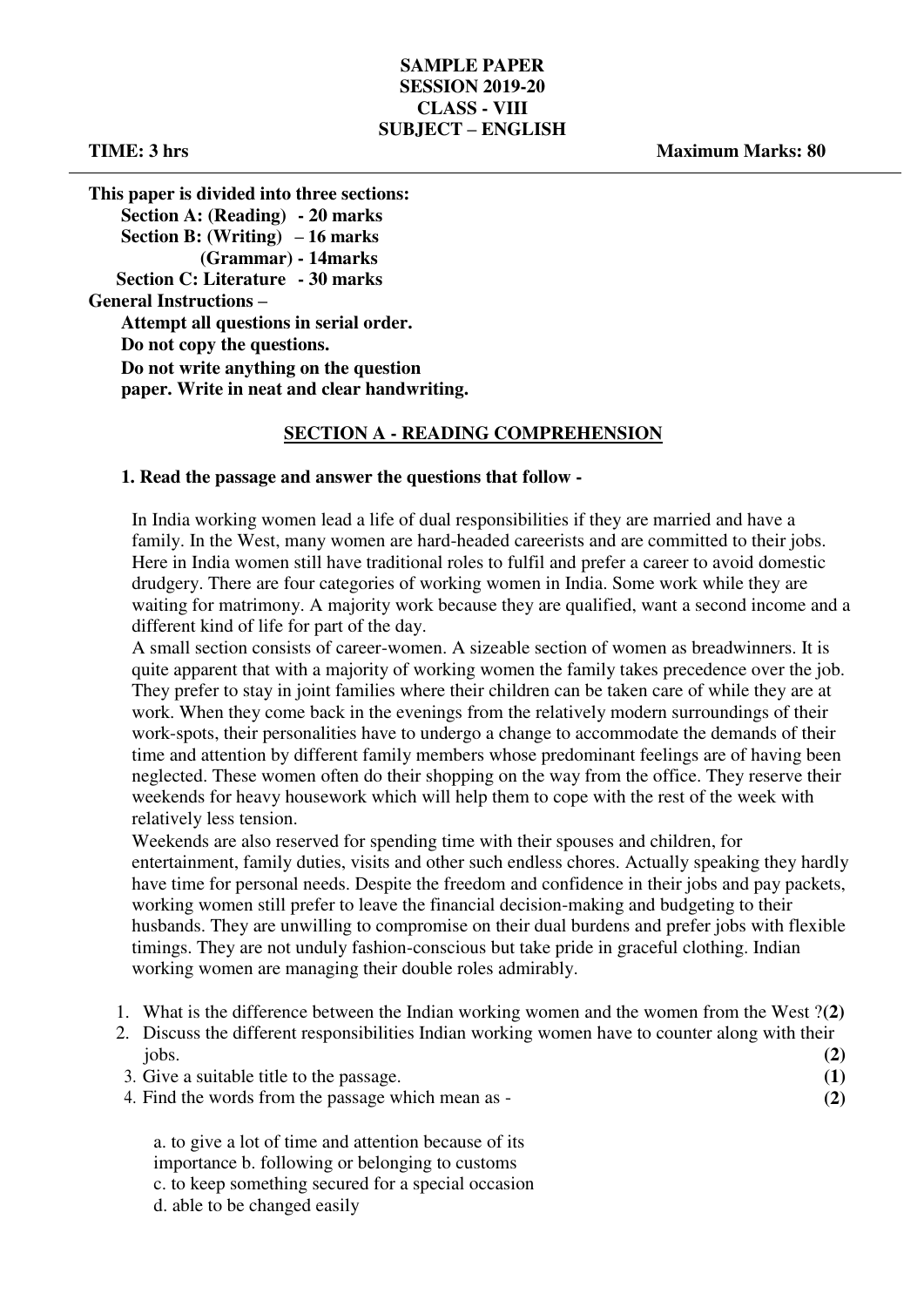# 5. **Fill in the blanks with correct words / phrases from the passage as required - (5)**

- a. Indian working women face a ......... as compared to the women in the West.
- b. Indian women prefer to work because of their........ and........
- c. Women leave their financial decisions on their husbands despite of their.........
- d. Despite of the hardships in their lifestyle, working women are........

# **2. Read the poem and answer the questions that follow –**

# **The Road not taken**

*- By Robert Frost* 

*Two roads diverged in a yellow wood, And sorry I could not travel both And be one traveller, long I stood And looked down one as far as I could To where it bent in the undergrowth; Then took the other, as just as fair, And having perhaps the better claim, Because it was grassy and wanted wear; Though as for that the passing there Had worn them really about the same, And both that morning equally lay In leaves no step had trodden black. Oh, I kept the first for another day! Yet knowing how way leads on to way, I doubted if I should ever come back. I shall be telling this with a sigh Somewhere ages and ages hence: Two roads diverged in a wood, and I–– I took the one less travelled by, And that has made all the difference.* 

# **1.** Fill in the blanks with appropriate words given in the box:  $\cdot$  (1x5=5)

sorry, direction ,choices, for, both ,trail ,wonder

The poem "The Road Not Taken" by Robert Frost is about the \_\_\_\_\_\_\_\_\_that one makes in life. It tells about a man who comes to a can also in the road he is travelling upon. He feels that he cannot travel <u>experience</u> paths as he must choose one. Frost uses this fork in the road to represent a point in the man's life where he has to choose the \_\_\_\_\_\_\_\_ he wishes to take in life.

# **2.** Choose the correct answer:  $\cdot$  (1x3=3)

- a) In the poem, a traveler comes to a fork in the road and needs to decide which way to go to continue his journey. The choice of the road denotes -
- i. the tough choices people make on the road of life
- ii. the time wasted on deciding what to do
- iii. life is like a forest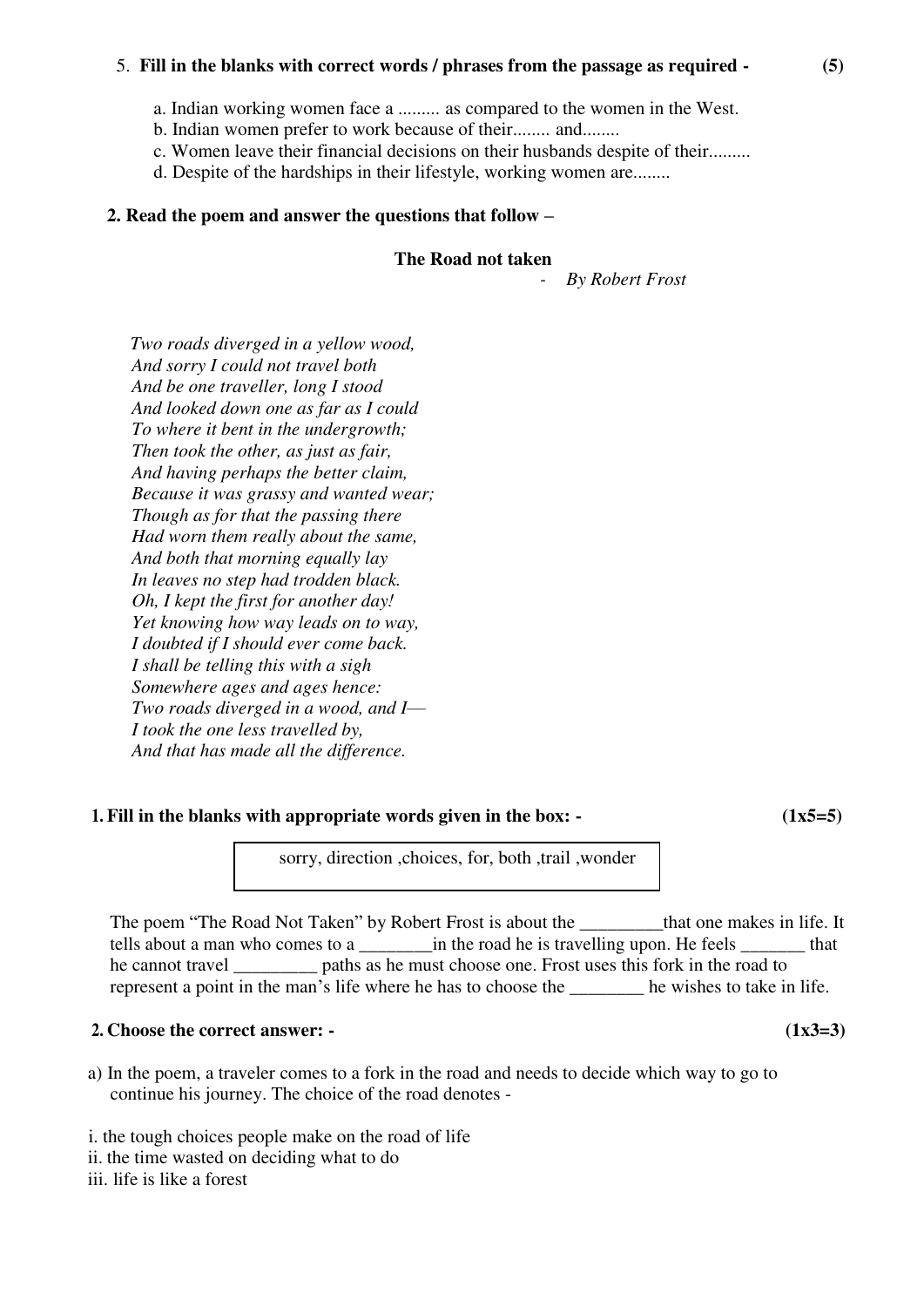b) The poet writes, 'Two roads diverged in a yellow wood.' The 'wood diverged' means

i. appeared ii. curved iii. branched off c) The tone of the speaker in the first stanza is that of i. hesitation and thoughtfulness

ii. anger

iii. sorrow

### **SECTION B - (WRITING AND GRAMMAR)**

### **3. A. Write a short composition in which you state why Morocco is one of the best countries in the world. (4)**

Reason 1 – Morocco has an excellent health care system. All Moroccans have a to access medical services at a reasonable price.

Reason 2 – Morocco has a high standard of education. Students are taught by well – trained teachers and are encouraged to continue studying at University.

Reason 3 – Moroccan's cities are clean and efficiently managed. Moroccan's cities have many parks and lots of space for people to entertain.

There are three reasons why Morocco (a)……………. The first is that Morocco has (b)………All Moroccans (c)………………Second (d)…………Well – trained teachers (e) ……………………and they (f)………..Finally, The cities (g)....................... They have (h)……..As a result, Morocco is a desirable place to live in.

# **4. A. Some trees on your streets might be felled as a part of road- widening project. Write a letter to the editor of your local newspaper about this and show your concern for environment as a responsible citizen. (6)**

# **OR**

**B. Mobile phones are a boon from technology to humans. But with their growing usage, a few demerits have also been encountered. Write an article discussing the same in not more than 120-150 words. You are Sumit / Saniya. (6)** 

**5. A. 'Swatch Bharat Abhiyan' has been an innovative and successful initiative started by our honourable Prime Minister Narendra Das Modi. Write a speech addressing the principal, teachers and the junior students of your school about how the initiative has benefitted the Indians in not more than 120-150 words. (6)** 

### **6. Do as directed – (4)**

- a. She writes short stories and poems. This is her hobby. (join using an infinitive)
- b. Raghu will continue to practice cricket. (rewrite using a gerund)
- c. He switched the light off. He went to sleep. (join using a participle)
- d. We ………………. meet the manager immediately. (fill in the blank using a bare infinitive)
-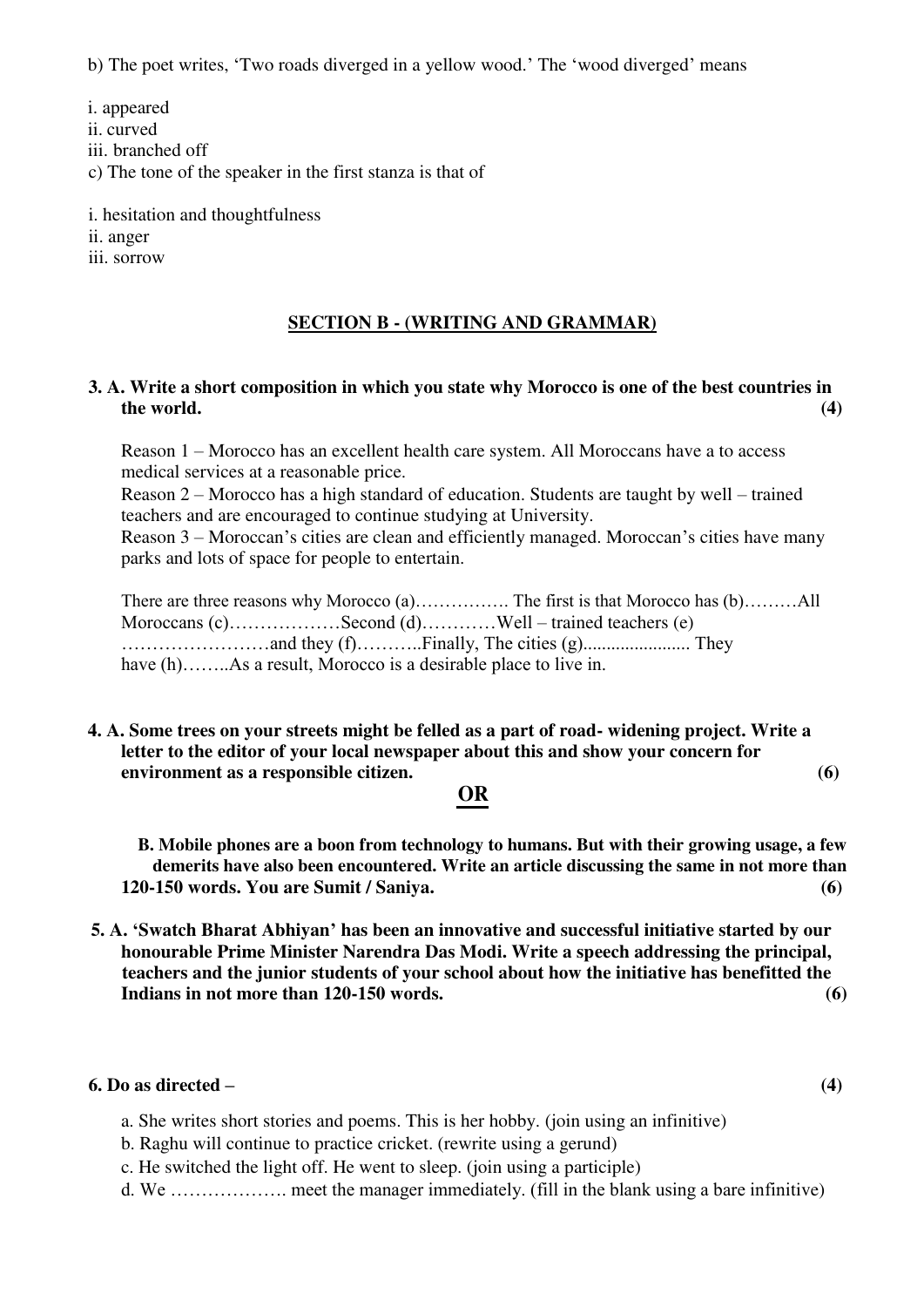| $\lambda$ . Kewrite the sentences using the correct modal verb by replacing the wrong ones $\pm$                                                                                                                                                                   | (4) |
|--------------------------------------------------------------------------------------------------------------------------------------------------------------------------------------------------------------------------------------------------------------------|-----|
| a. Would I use your pen, please?<br>b. The children can obey their parents.<br>c. Get inside or you shall catch cold.<br>d. He knew that I will borrow his cap.                                                                                                    |     |
| 8. Do as directed -                                                                                                                                                                                                                                                | (3) |
| a. She gave them the job. (rewrite in passive)                                                                                                                                                                                                                     |     |
| b. The gate may be kindly closed. (rewrite in active)                                                                                                                                                                                                              |     |
| c. Do not hit the poor boy. (rewrite in passive)                                                                                                                                                                                                                   |     |
| 9. Identify whether the sentence has a phrase or a clause –                                                                                                                                                                                                        | (2) |
| a. He enjoys long walks.                                                                                                                                                                                                                                           |     |
| b. You should not talk when I am teaching in the class.                                                                                                                                                                                                            |     |
| c. It appeared as if he was sick.                                                                                                                                                                                                                                  |     |
| d. He worked in a diligent manner.                                                                                                                                                                                                                                 |     |
| 10. Read the following text and rewrite them in reported speech –                                                                                                                                                                                                  | (3) |
| a. Neha : I will be late from school today.                                                                                                                                                                                                                        |     |
| Mother: Do you have an extra class?                                                                                                                                                                                                                                |     |
| Neha: No, our sports teacher has organised games for us.                                                                                                                                                                                                           |     |
| Mother: Try to be back as early as possible.                                                                                                                                                                                                                       |     |
| Neha: Yes mother.                                                                                                                                                                                                                                                  |     |
| b. Daughter: Papa, please buy a mobile phone for me.<br>Father: What is the need of a mobile phone when you can use the landline?<br>Daughter : My all friends have mobiles. I also want one for myself.<br>Father : I will buy it for you after your final exams. |     |
| <b>SECTION C - LITERATURE</b>                                                                                                                                                                                                                                      |     |

**7. Rewrite the sentences using the correct modal verb by replacing the wrong ones – (2)** 

# **11. Read the reference to context and answer the questions that follow –**

- **A.** "*If music be the food of love* , *play on* ;  $(3)$ *Give me excess of it, that, surfeiting, That appetite may sicken, and so die."*
	- a. From where these lines have been taken and who says these lines?
	- b. In what context the speaker says these lines?
	- c. What do the speaker mean by saying 'If music be the food of love, play on'?
- **B.** *" The mariners heard the warning bell ;*  $(3)$ *And then they knew the perilous Rock And blest the Abbot of Abebrothok."*
	- a. Name the poem and the poet.
	- b. Elucidate the central idea of the poem.
	- c. Mention the poetic devices used in the above lines.